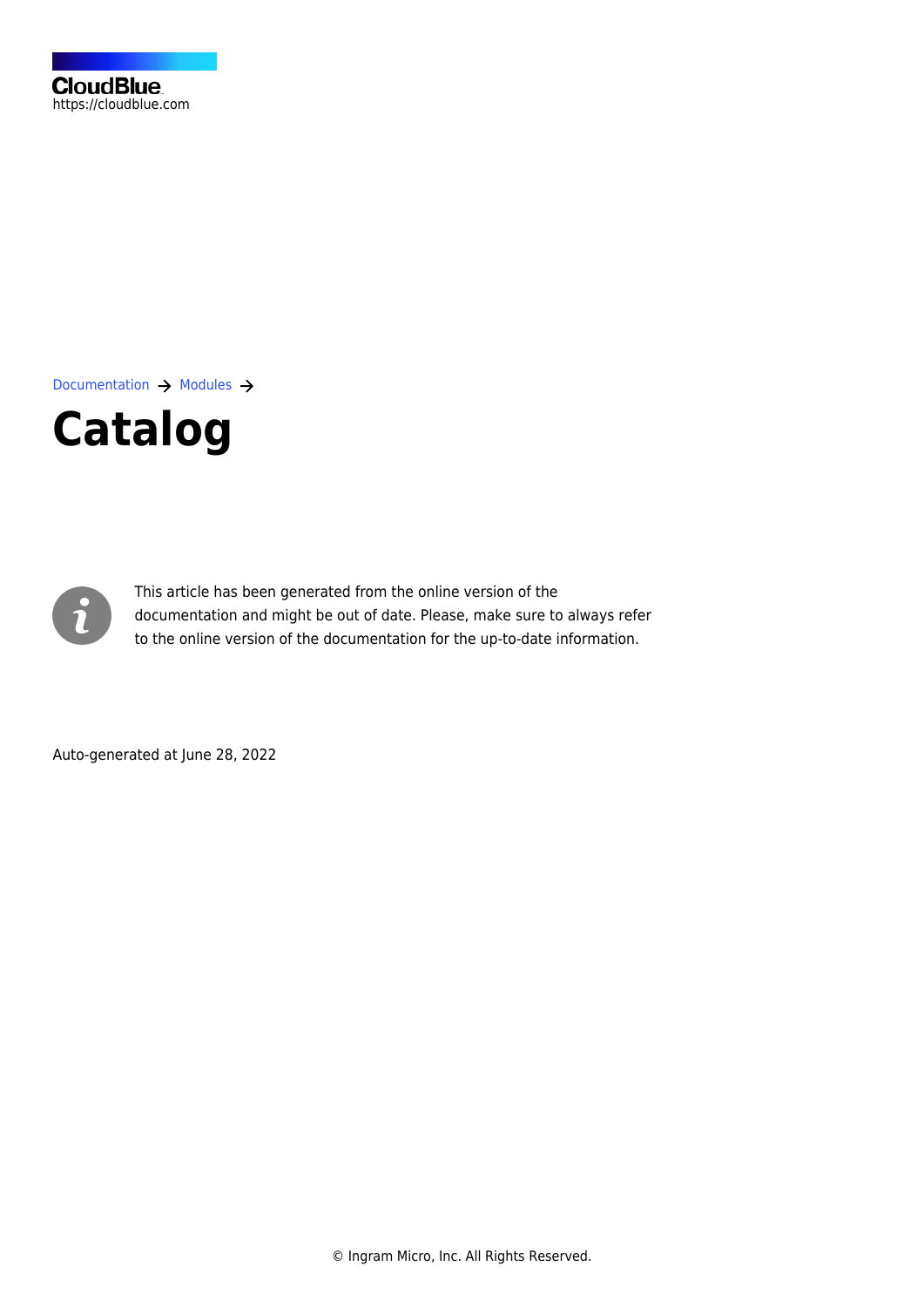## **CloudBlue**

#### **Overview**

The Catalog module represents a systemized list of products that displays detailed information on each product and that is used to enroll defined sourcing (syndication and referral) agreements on the CloudBlue Connect platform.

The Catalog module is increasingly helpful for organizations that collaborate via the Connect platform. Namely, this module allows companies to learn more about presented products that can be used for [syndication](https://connect.cloudblue.com/community/modules/partners/agreements/syndication-agreements/#What_is_Syndication?) operations and for creating sale chains. Furthermore, the Catalog module allows accessing provided syndication and referral agreements that can be used to enroll corresponding contracts. Therefore, by accessing the Catalog module, invited Resellers and Distributors can find all required information about new products and perform all required operations to provision these products via their own marketplaces.

## **Concept**

The following diagram introduces and describes the Catalog module concept with Vendor, Distributor and Reseller interconnections on the CloudBlue Connect platform:



Distributors define their **program agreements** and **distribution agreements** that serve as templates for corresponding **contracts** and that are used to collaborate with Vendors on the Connect platform.

Once Vendors define their product on Connect, the system enables such Vendors to submit a **listing request**. Therefore, this product that can be provisioned via the Distributor's marketplace and included within the **product catalog** on Connect. Distributors can also define **product groups** and **sourcing agreements** with enlisted products.

Resellers are invited on Connect by signing their **service contracts** with Distributors. Service contracts are based on their corresponding **service agreements** that are also created by Distributors. Once Resellers can access the Connect platform, the system provides such Resellers with products in the Catalog module. Thereafter, Resellers can select required products and enroll a **sourcing contract**. In case the Sourcing Distributor successfully sign the contract, Resellers will be able to provision selected products via their own marketplaces.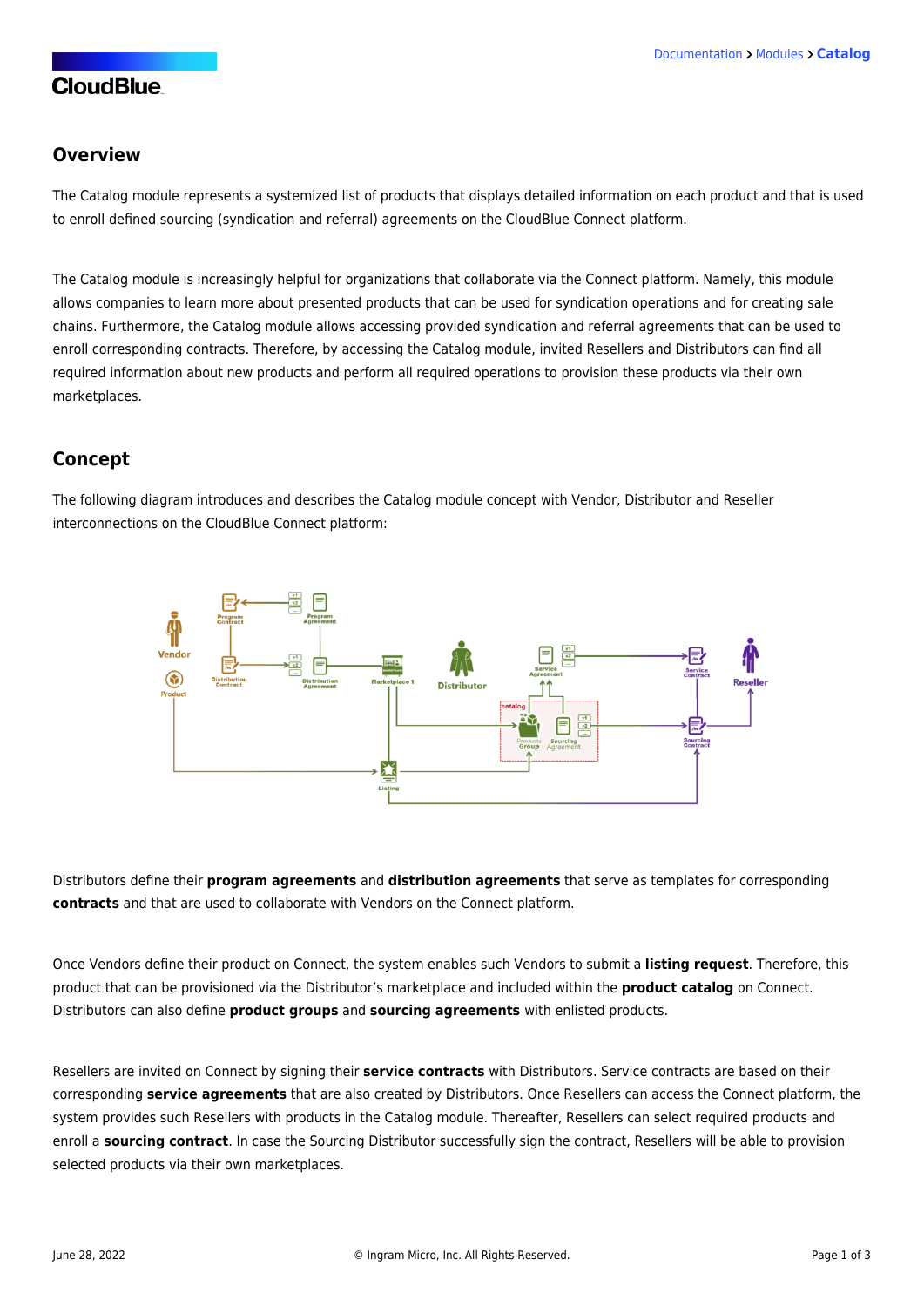## **CloudBlue**



Note that defined products will not be visible within the Catalog unless these products are successfully grouped and included in the Service Agreement. Refer to the [Catalog](https://connect.cloudblue.com/community/modules/new-catalog/management/) [Management](https://connect.cloudblue.com/community/modules/new-catalog/management/) documentation for more information on product groups and the Catalog Visibility.

The CloudBlue Connect platform also allows Distributors to link multiple product groups to the same service agreement as well as multiple service agreements as schematically illustrated in the following diagram:



Once Vendors submit **listing requests** with their products, Distributors can create **product groups** that include products of one or multiple Vendors.

Next, created product groups should be attached to one or multiple **service agreements**. A service agreement represents a template that can be used to enroll one or several **service contracts** with Resellers.

In addition, the Connect platform also allows invited business partners to enroll a **sourcing** (syndication or referral) **contract** for each product within selected product groups. Syndication and referral contracts are also based on corresponding **syndication** and **referral agreements** that are defined by Distributors.

#### **More Information**

Refer to the following articles to learn how to create product groups, manage product group visibility and how to use the